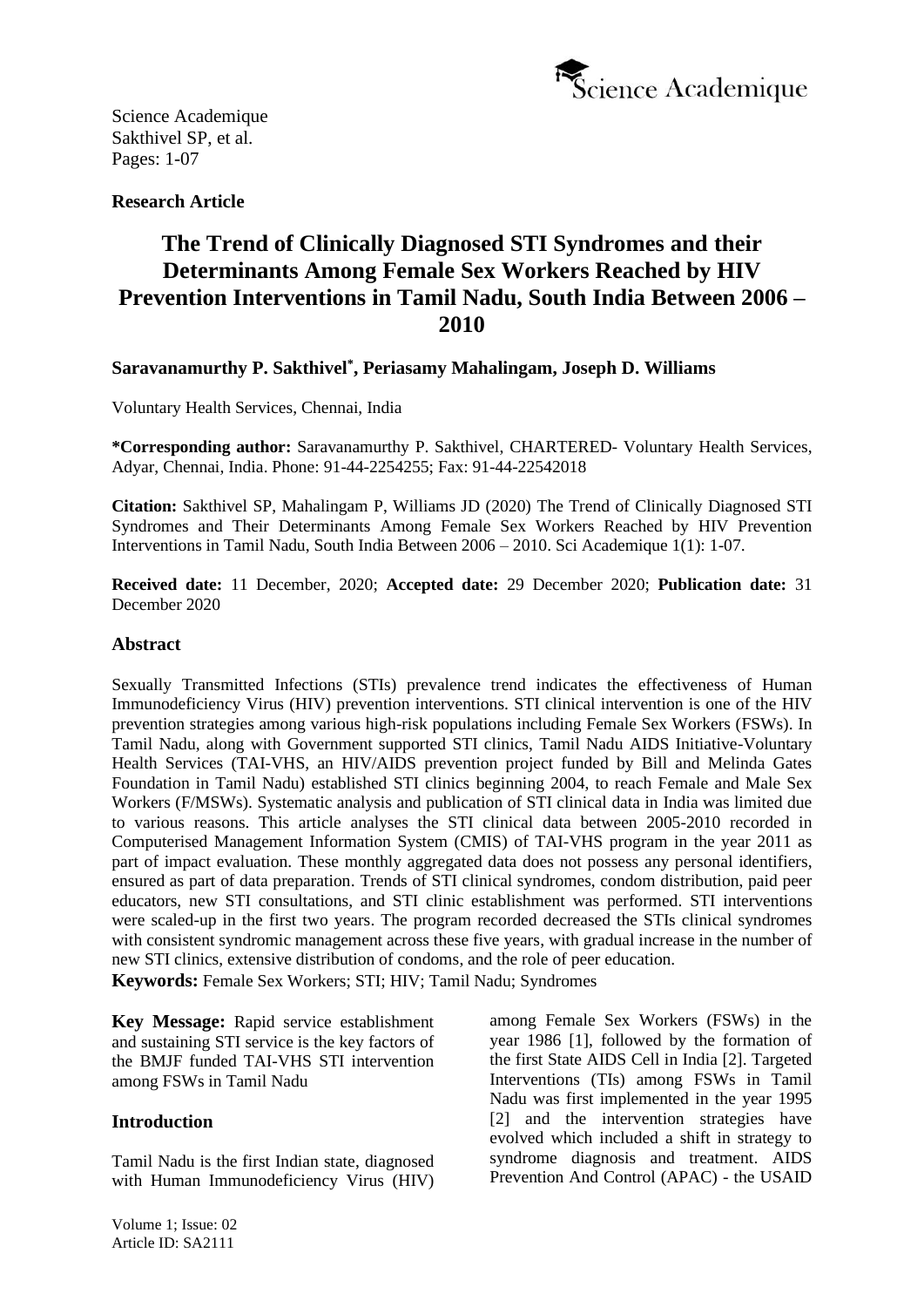

project in Tamil Nadu conducted a community based study among FSWs in the years 1998 [3] and 2003 [4] to understand and track the trend of STIs.

Sexually Transmitted Infections (STIs) is one of the factors that increase the vulnerability of any population for new HIV infections. This synergy between STIs and HIV was well established by many studies [5,6]. Due to this synergistic effect, the management of STIs became one of the main strategies in HIV/AIDS interventions. Management of STIs in Tamil Nadu, has been done through the state government supported 156 STI clinics, spreads over 32 districts in Government hospitals, Government medical colleges, and Corporation clinics. In addition to these 156 STI clinics, HIV/AIDS interventions, established and supported STI clinics for high-risk groups (HRG) including Female Sex Workers (FSWs).

Data from these STI clinics could be studied, for the pattern of STIs in the state and district, but it was not much explored. But there were several studies in India and Tamil Nadu, which specifically documented the prevalence of STIs at various points of time and different sub-population [7-9]. These studies supported tracking of the trend of STIs in Tamil Nadu guiding the program designers and policymakers.

In Tamil Nadu, the HIV/AIDS – Targeted Intervention (TI) programs were funded by the Government agency (Tamil Nadu State AIDS Control Society (TANSACS) since 1988, bilateral funded agency APAC - USAID since 1992, and by private donor agency (Tamil Nadu AIDS Initiative (TAI) – Bill and Melinda Gates Initiative (BMGF)) since 2004. In 2006, 30 districts in Tamil Nadu were divided among the three agencies to avoid and/or minimize duplication of services and/or duplication of key population. TAI Initiative implemented TI programs across 12 districts - Coimbatore, Dharmapuri, Dindigul, Erode, Krishnagiri, Madurai, Namakkal, Salem, Tanjore, Theni, Thiruvallur, and Vellore. Out of these 12 districts, except Tanjore and Dindigul, all the other 10 districts were categorized as high prevalence districts (Category A) by NACO [10].

Considering the synergy between the STIs and HIV epidemics (Rothenberg et.al, 2000), and the limited usage of data from Non-Government STI clinics as evidence, the present study had been proposed. This study aims to understand the trends of STI syndromes and the factors driving the syndromes. These findings would possibly inform future programmatic interventions about the role of different determinants. Hence a retrospective analysis was conducted with STI clinic data on services provided to FSWs in TAI-funded districts.

**Objective:** To describe the trends of clinically diagnosed STI syndromes among FSWs in Tamil Nadu accessing STI services from TAI implemented HIV prevention program and to understand the role of service provisions among the same population.

\* A district is a subunit of a state.

## **Material and Methods**

Study Design: This is a retrospective longitudinal analysis of secondary data of STI clinical syndromes. The study considered data from all the 12 districts, where HIV prevention program had STI clinical intervention and systematically maintains the data from these intervention districts. The twelve intervention districts are (1) Coimbatore, (2) Dharmapuri, (3) Dindigul, (4) Erode, (5) Krishnagiri, (6) Madurai, (7) Namakkal, (8) Salem, (9) Tanjore, (10) Theni, (11) Thiruvallur and (12) Vellore.

This trend analysis was carried out in the year 2011, as part of an HIV impact evaluation project based on the data available from the Targeted Intervention (TI) program (funded by TAI – BMGF) available with Avahan-CMIS (Computerised Management Information System) for the period between 2005-2010. This TI program reached female sex workers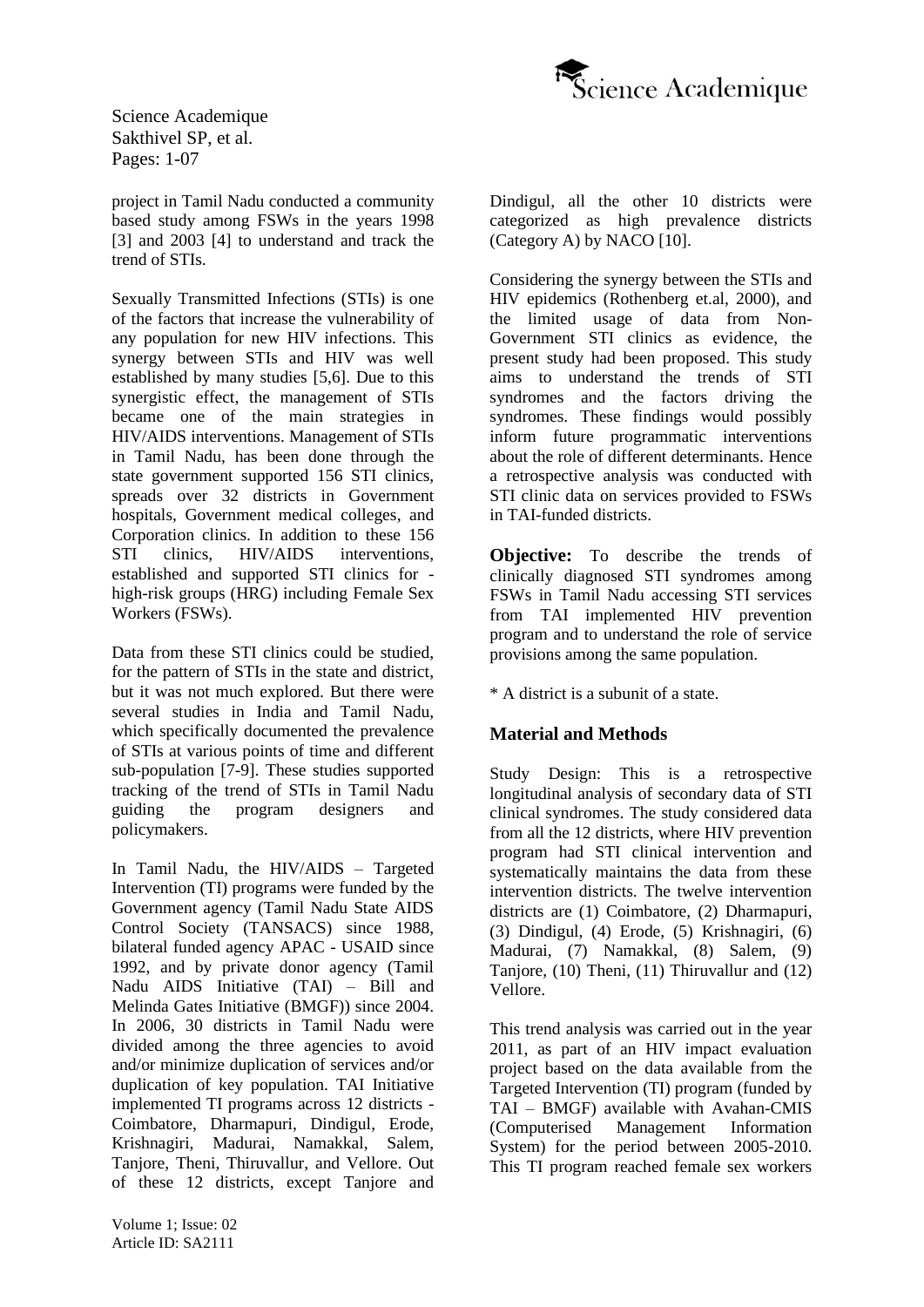

in twelve districts of Tamil Nadu. The services provided through this project include STI clinical services, condom distribution, peer education, community mobilization, and formation of self-help groups, sensitization, and advocacy programs. The STI clinical services, includes, syphilis testing and syndromic management of STIs. The systematic data flow of the variables from the implementing partners at the district to the CMIS at the national level is presented in figure 1.



\*PE/ ORW-Peer Educator/ Outreach Worker; MIS – Monitoring Information System; TI-Targeted Intervention; MAC-VHS –M.A. Chidambaram-Voluntary Health Services; TAI-Tamil Nadu AIDS Initiative

**Figure 1:** Data Flow in Avahan Implemented TAI Program in Tamil Nadu

**Data flow from the primary source to CMIS (Figure 1):** The field level staffs, including peer educators (PE) and Outreach Workers (ORWs) as part of field level intervention, collect data and refer the appropriate individuals for STI clinical services. The data recorded by the outreach staff reach the district MIS, in addition to the data reported from STI clinics. Every month, these districts' data are reviewed, approved, and, updated in the State level MIS. Once the State level MIS is reviewed and approved, it finally reaches national level MIS established by the Avahan program of BMGF.

The variables considered for this trend analyses include,

- **a.** STI clinics: Number of Clinics established by TAI program,
- **b.** Estimated target group: The process of estimating the size of any population, in this case, it is the estimation of FSWs (Table 1).
- **c.** Peer educators: Number of individuals selected from FSWs community, based on their willingness to educate their peers on STIs and HIV/AIDS,
- **d.** Condom distributed: Number of condoms distributed by the project through various sources including peer educators, outreach workers, and drop-in-center,
- **e.** New STI consultancy: Number of FSWs visiting the STI clinic for the first time in the reporting month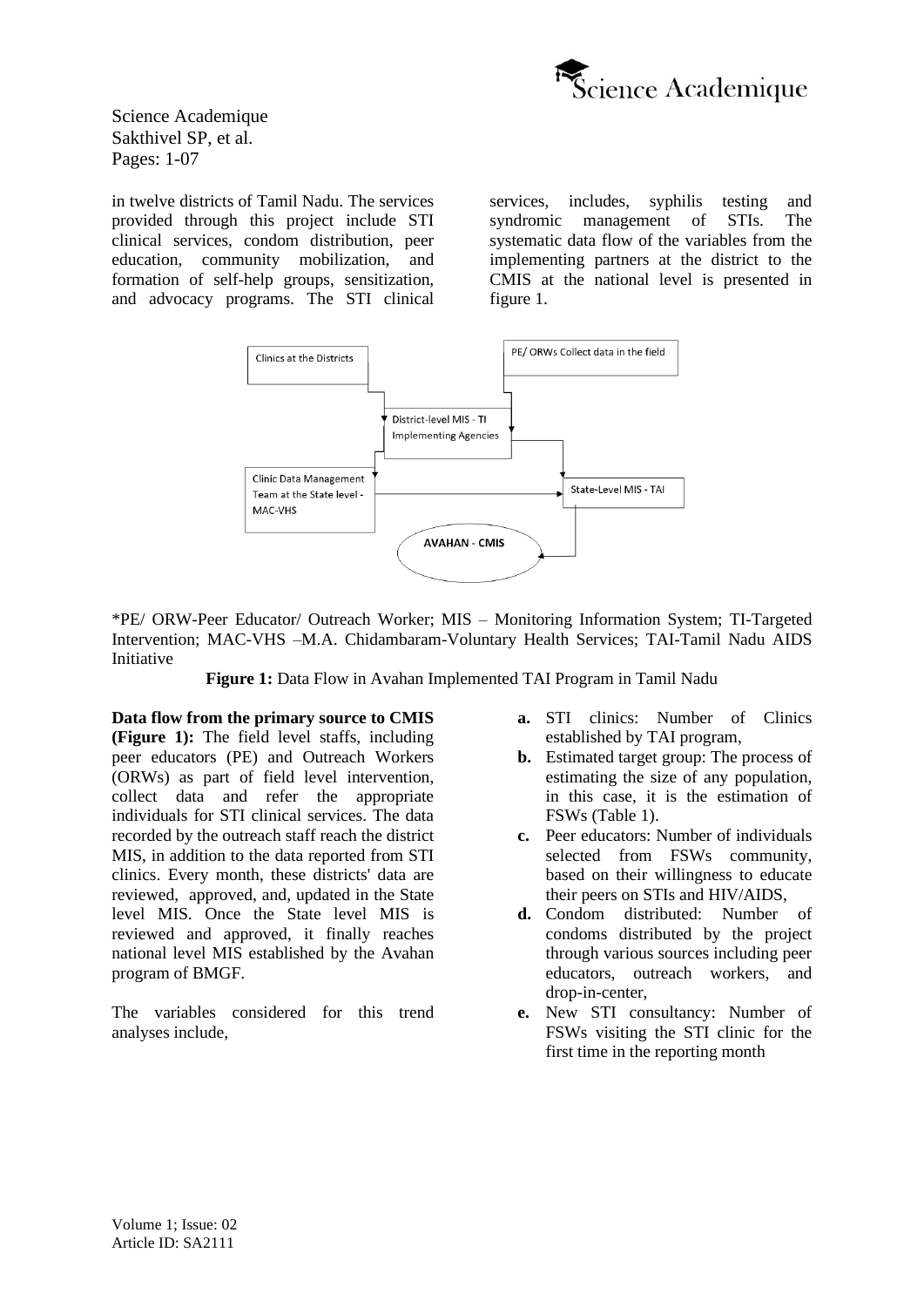

| <b>Districts</b> | <b>Range of Estimated FSW population</b><br>$(2005 - 2010)$ | <b>Districts</b> | <b>Range of Estimated FSW</b><br>population $(2005 - 2010)$ |
|------------------|-------------------------------------------------------------|------------------|-------------------------------------------------------------|
| Coimbatore       | $1216 - 2000$                                               | Namakkal         | 1200 - 1778                                                 |
| Dharmapuri       | $2786 - 3000$                                               | Salem            | $3000 - 5100$                                               |
| Dindigul         | $1167 - 2614$                                               | Tanjore          | $933 - 1506$                                                |
| Erode            | $1200 - 1642$                                               | Theni            | $1200 - 1911$                                               |
| Krishnagiri      | $3144 - 3500$                                               | Thiruvallur      | Data not available                                          |
| Madurai          | 3722 - 7000                                                 | Vellore          | $1500 - 2576$                                               |

**Table I:** Estimated number of FSWs in Districts.

Key STI syndromes were taken for analyses, which includes, (1) Asymptomatic: Women with no complaints of STIs and no signs of STIs detected on examination, (2) Vaginal/ Cervical discharge (VCD): Women complaining of vaginal discharge and/or cervical discharge detected on speculum examination, (3) Genital Ulcer Disease (GUD) – Herpetic / Non-herpetic: Women with genital or anorectal blisters (vesicles) with history of recurrence / Single or multiple and painless or painful ulcer(s) and(4) Lower Abdominal Pain (LAP) / Pelvic-inflammatory Disease (PID): Women with pain/tenderness in the lower abdomen and cervical motion tenderness detected on internal (bimanual) examination.

**STI Consultations:** The number of STI consultations provided to the key population and non-key populations (regular partners/others) during the reporting period. The total number of consultations is reported and not the number of individuals.

**Data Analysis**: Trends of STI syndromes were computed year-wise along with condom distribution along with nunmber of peer educators. Besides, number of STI clinics were established, and 'FSW had STI consultations' was also observed.

## **Results**

Data available from the Avahan CMIS, of eleven TAI districts in Tamil Nadu between

2005 - 2010 were analyzed for the trends of clinically diagnosed STI syndromes. Table I presents the minimum and maximum range on estimated FSWs in each district, based on which TI was planned. The highest estimates of FSWs were in two districts; Salem and Madurai  $($  > 5000), while the least estimate was in the Tanjore district. During the time of the establishment of TI, Tiruvallur district was not part of the targeted districts, hence estimates of FSW in Tiruvallur district was not available.

Considering the estimated key population, services were established. 15 STI clinics were established in the year 2005 and gradually scaled up to 17 clinics in the year 2008 (Figure 2). Further figure 2 provides information about a significant decline of 76% in new STI consultations from 2006 to 2010.

Figure 3 provides a comparison between the number and types of clinically diagnosed STI syndromes among FSWs (bar graph), condom distribution, and the number of peer educators (PEs). The syndromes presented in the graph, especially VCD shows a consistent decline from the second year 8925 cases (2006) to the last reported the year 2409 (2010). Condom distribution had been at a consistent level, except for the first and last year of the study period. The number of paid peer eductors also shows a significant increase of 1233 in the first three years and decline in the last three years to up to 726.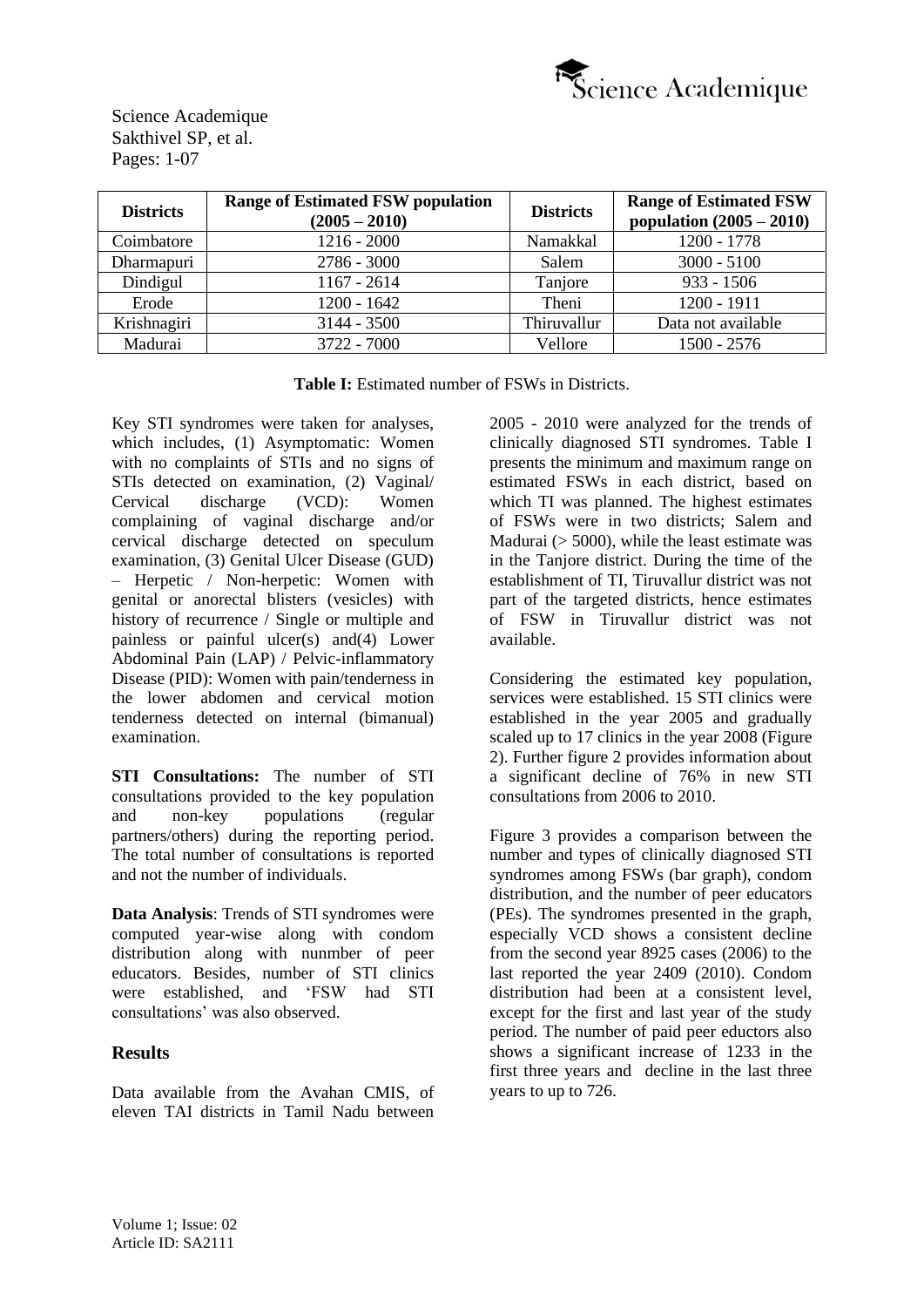



**Figure 2:** No.of STI clinics Established and New STI Consultation over six-year period.



**Figure 3:** Trend of clinical diagnosed STI syndromes among FSW accessing services against the Determinants (2005 – 2010).

#### **Discussion**

A review article commented on STIs among FSWs in India would rise to 6.87 million in 2005 from 2.49 million in 1999. To avoid this scenario, early diagnosis, appropriate treatment, and rigorous follow-up was recommended [11]. TAI with this evidence supported the rapid establishment of STI clinics, sustained coverage of the FSW population, bridged the key population with STI clinics with the help of field staff (peer educators/outreach workers), provided STI/HIV prevention messages, and enabled access for STI/HIV preventive services. This was evident in the first two years of the program, where there was an increasing trend of new STI consultations, which explains the extensive reach of the FSWs through peer educators. These Peer educators have educated

the target population about the STI syndromes and the necessity of treating the same at the STI clinics available in the intervention sites. Further, the sustained service provision through the STI clinics & outreach programs has resulted in the decline of new STI consultations during 2005 – 2010.

The reduction in new STI syndromes was due to the syndromic treatment approach followed in the intervention clinics and that could have been coupled by the increased condom access either through peer educators, ORWs, clinics, and condom depot.

Figure 3 shows a clinically significant increase in the number of asymptomatic cases and a significant decline in the symptomatic STI cases. This reduction in symptomatic cases could be contributed to the success of STI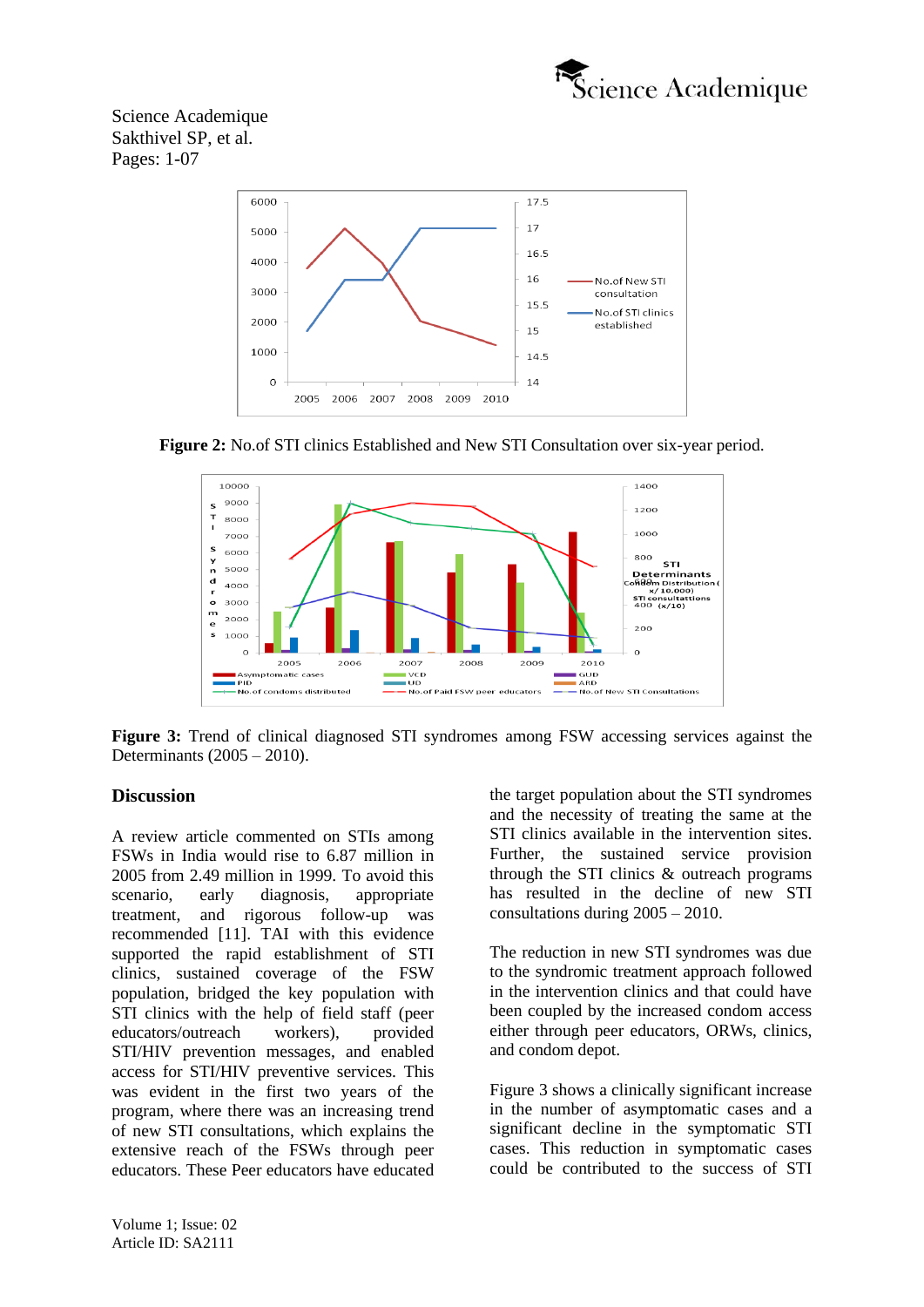

syndromic management in large populations. In a developing country like India, the advantage of syndromic management is highly appreciated and acknowledged among public health programs [11]. In general, this decline in clinically symptomatic STIs could be contributed to the scenario of declining bacterial STIs than viral STIs. This decline of bacterial STIs than viral STIs among various populations is well established by different cross-sectional studies showing laboratory evidence [12-14].

The other aspect which is attributed to the decline in the new STI consultation is the effective free condom distribution during the first five years. The association between condom use and STIs is established in a recent meta-analysis of studies around the world [15]. A comparison between the number of free condoms distributed and the number of peer educators shows that there is a significant decline in the condom distribution when the peer educators were less in number. But other compounding factors are – Voluntary condom procurement of clients by themselves, Voluntary condom procurement from traditional outlets (pharmacies), and nontraditional outlets (other shops) by the FSWs. The availability of condoms from the private market has also enabled FSWs to procure the condom without depending on the free condom supply from the TI projects. Availability of various patterns and flavours of condoms at an affordable price could be the reason for the non-preference of the TI project supplied free condoms.

# **Limitation**

This paper analysed cumulative data available from Targeted interventions, hence, statistical significance and association of the STI downward trend could not be analyzed.

# **Conclusion**

The impact of rapid establishment of STI clinics, scaled-up coverage of key populations, the role of outreach staff, and consistent condom use in reducing the STI trend among FSWs in Tamil Nadu should be studied with a more robust study design. This downward trend of diagnosis of STI syndromes could be a transient phase, hence ensuring sustained access to STI services for this key population is recommended to maximize and extend the benefit of Targeted interventions in Tamil Nadu.

# **References**

- **1.** [Simoes EA BP, John TJ, Nirmala S,](https://pubmed.ncbi.nlm.nih.gov/3623641/)  [Solomon S, Lakshminarayana CS,](https://pubmed.ncbi.nlm.nih.gov/3623641/) et al. (1987) [Evidence of HTLV-III](https://pubmed.ncbi.nlm.nih.gov/3623641/)  [infection in Prostitutes in Tamil Nadu.](https://pubmed.ncbi.nlm.nih.gov/3623641/)  [Indian Journal of Medical Research](https://pubmed.ncbi.nlm.nih.gov/3623641/) 85: [335-338.](https://pubmed.ncbi.nlm.nih.gov/3623641/)
- **2.** Saravanamurthy PS, Martine Collumbien (2013) HIV/AIDS Epidemic, Prevention Efforts, and the Contextual Factors in Tamil Nadu - A Monograph. Chennai: Voluntary Health Services.
- **3.** APAC-VHS. Community Prevalence of Sexually Transmitted Diseases in Tamil Nadu. Chennai, Tamil Nadu: Voluntary Health Services;1998.
- **4.** APAC-VHS. Community Prevalence of Sexually Transmitted Diseases among General Population and High-Risk Groups in Tamil Nadu. Tamil Nadu: Voluntary Health Services;2003.
- **5.** JN W [\(1992\) Epidemiological](https://pubmed.ncbi.nlm.nih.gov/1595015/)  [synergy. Interrelationships between](https://pubmed.ncbi.nlm.nih.gov/1595015/)  [human immunodeficiency virus](https://pubmed.ncbi.nlm.nih.gov/1595015/)  [infection and other sexually](https://pubmed.ncbi.nlm.nih.gov/1595015/)  [transmitted diseases. Sexually](https://pubmed.ncbi.nlm.nih.gov/1595015/)  [Transmitted Diseases](https://pubmed.ncbi.nlm.nih.gov/1595015/) 19: 61-77.
- **6.** Mayaud [P, McCormick](https://www.gov.uk/research-for-development-outputs/interventions-against-sexually-transmitted-infections-sti-to-prevent-hiv-infection) D (2001) [Interventions against sexually](https://www.gov.uk/research-for-development-outputs/interventions-against-sexually-transmitted-infections-sti-to-prevent-hiv-infection)  [transmitted infections \(STI\) to prevent](https://www.gov.uk/research-for-development-outputs/interventions-against-sexually-transmitted-infections-sti-to-prevent-hiv-infection) [HIV infection. British Medical](https://www.gov.uk/research-for-development-outputs/interventions-against-sexually-transmitted-infections-sti-to-prevent-hiv-infection)  Bulletin 58: [129-153.](https://www.gov.uk/research-for-development-outputs/interventions-against-sexually-transmitted-infections-sti-to-prevent-hiv-infection)
- **7.** Ginnela NV, [Brahmam VK, Rajkumar](https://pubmed.ncbi.nlm.nih.gov/19098479/) [H, Rachakulla](https://pubmed.ncbi.nlm.nih.gov/19098479/) HK, Kallam S, et al. for [the IBBA Study Team. \(2008\) Sexual](https://pubmed.ncbi.nlm.nih.gov/19098479/)  [practices, HIV, and sexually](https://pubmed.ncbi.nlm.nih.gov/19098479/)  [transmitted infections among self](https://pubmed.ncbi.nlm.nih.gov/19098479/)[identified men who have sex with men](https://pubmed.ncbi.nlm.nih.gov/19098479/)